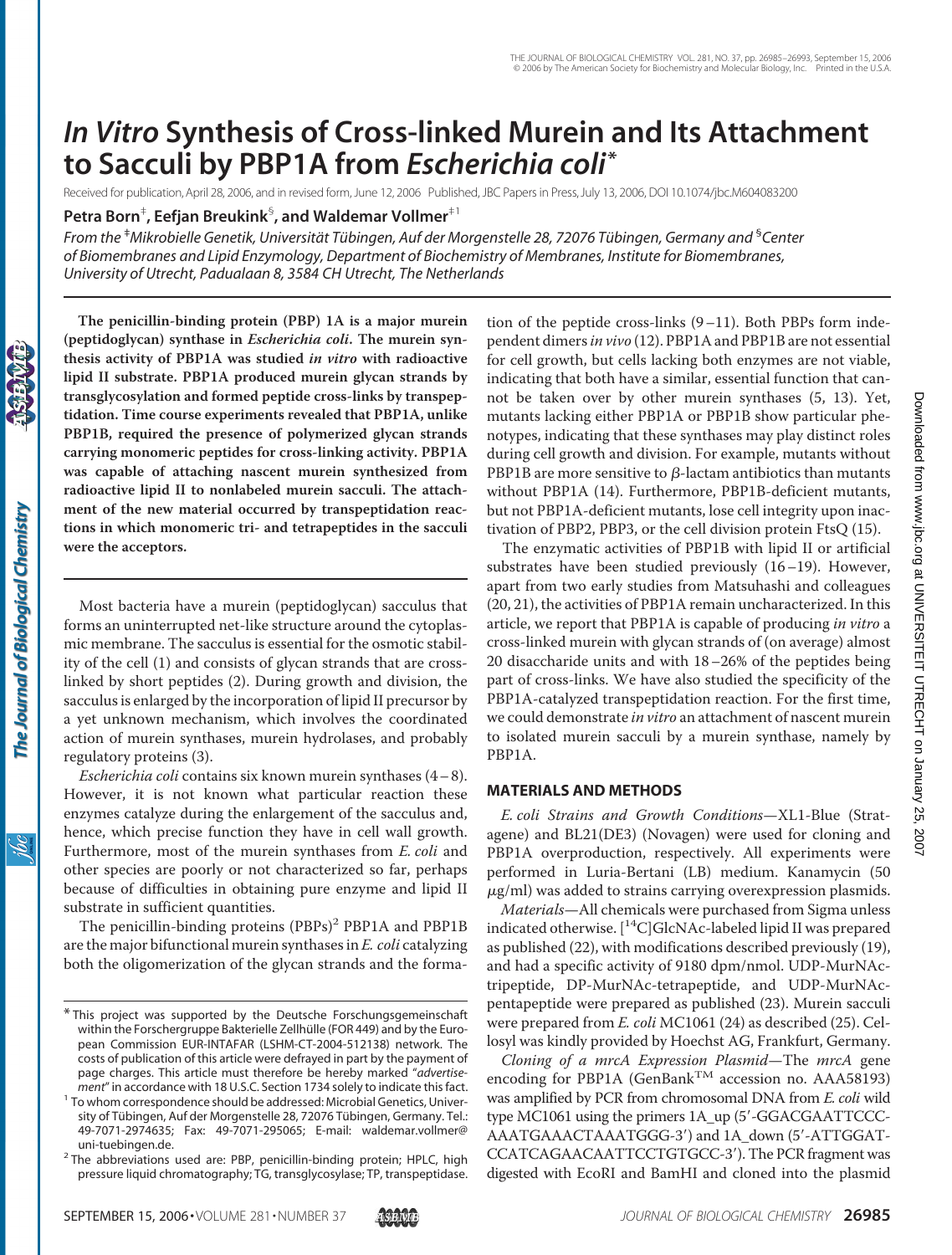# *In Vitro Murein Synthesis by PBP1A*



#### **TG** domain

| $\textbf{PBP1A} \qquad \text{---} \quad \text{94} \underline{\text{EDSREYEHHG--125} \underline{\text{GASTITQQ--147} \underline{\text{RK}} \text{IKE--164} \underline{\text{KDEILELYLM--229} \underline{\text{RRNVVL--1}} \text{F}} \text{---}$ |
|------------------------------------------------------------------------------------------------------------------------------------------------------------------------------------------------------------------------------------------------|
| $\textsf{PBP1B}$ $--^{233}\textsf{EDRHFYEHDG}--^{264}\textsf{GASTLTQQ}--^{286}\textsf{RKANE}--^{303}\textsf{KDRILELYMN}--^{372}\textsf{RRNLVL}--$                                                                                              |

#### **TP** domain

| PBP <sub>1</sub> A | $-$ -473SNIK--532SKN--672KTG--                                             |
|--------------------|----------------------------------------------------------------------------|
| PBP1B              | $--$ <sup>510</sup> SLAK- $-$ <sup>572</sup> SMN- $-$ <sup>698</sup> KTG-- |

FIGURE 1. **Domain organization and signature motifs in PBP1A and PBP1B from** *E. coli***.** Homologous regions are aligned and indicated as *bars*. Regions without similarity are drawn as *black lines*. Gaps in the PBP1B sequence (as compared with the PBP1A sequence) are shown as *dashed lines*. *Gray bars*, predicted transmembrane (*TM*) regions; *black bars*, signature motifs *1–5* of the TG domain and *I*–*III* of the TP domain. The sequences of the signature motifs are shown. The *underlined* amino acid residues are strictly conserved in class A PBPs.



FIGURE 2. **Analysis of purified PBP1A, PBP1A(TP\*), and PBP1A(TG\*) by SDS-PAGE and by a β-lactam binding assay.** A, Coomassie-stained SDS-PAGE showing PBP1A (*lane 1*), PBP1A(TP\*) (*lane 2*), and PBP1A(TG\*) (*lane 3*). *B*, the proteins were incubated with biotinylated ampicillin followed by SDS-PAGE, Western blotting, and staining with Amido Black (*left side*). Then, the membrane was destained, and biotin was detected with streptavidin-horseradish peroxidase and enhanced chemoluminescence (*right side*). The lanes are numbered in the same way as in *A*. *M*, molecular weight marker. Only PBP1A and PBP1A(TG\*), but not PBP1A(TP\*), bound biotinylated ampicillin.

pJFK118EH (26), resulting in pTK1A. This plasmid was used as template in a PCR for the amplification of the *mrcA* gene with the primers PBP1Ahis up (5'-GCGGCTAGCATGAAACTA-AATGGGAAAT-3) and PBP1Ahis\_down (5-CCTGAATTC-ATCAGAACAATTCCTGTGC-3). After digestion with NheI and EcoRI, the fragment was cloned into the overexpression plasmid pET28a(+) (Novagen), resulting in pTK1Ahis. The correctness of the *mrcA* sequence in pTK1Ahis was confirmed by sequencing.

*Site-directed Mutagenesis*—For the production of PBP1A- (TG\*), with a Glu<sup>94</sup>  $\rightarrow$  Gln exchange in the first transglycosylase motif, pTK1Ahis was changed by site-directed mutagenesis using the primers 1A-TG\*\_up (5-AGCCTTTA-TCGCGACACAAGACAGCCGCTTCTACG-3) and 1A-TG\*\_- down (5'-TCGTAGAAGCGGCT-GTCTTGTGTCGCGATAAAGG-C-3). For the purification of PBP1A(TP\*), with a Ser<sup>473</sup>  $\rightarrow$  Ala exchange in the first transpeptidase motif, pTK1Ahis was changed by site- directed mutagenesis using the primers 1A-TP\*\_up (5'-TGCGTC-AGGTGGGTGCCAACATCAAA-CCGTTCC-3) and 1A-TP\*\_down (5-AACGGTTTGATGTTGGCAC-CCACCTGACGCAGTGC-3). Mutagenesis was performed according to the protocol of the manufacturer employing the QuikChange site-directed mutagenesis kit (Stratagene). The correct sequences of the inserts in the resulting plasmids, pTK1Ahis(TG\*) and pTK1Ahis(TP\*), were confirmed.

*Preparation of Cell Extracts*—For

the overproduction of the His-tagged form of the PBP1A variants, *E. coli* BL21(DE3) carrying the appropriate overexpression plasmid was grown in 4 liters of LB medium at 30 °C until an optical density (578 nm) of 0.3 was reached. The cells were induced with 0.05 mm isopropyl 1-thio- $\beta$ -D-galactopyranoside (Gerbu, Gailberg, Germany). After 90 min of further growth, the cells were chilled on ice for 10 min and harvested by centrifugation (4200  $\times$  *g*, 20 min, 4 °C). The pellet was resuspended in 30 ml of 25 mm Tris/HCl, 10 mm MgCl<sub>2</sub>, 100 mm NaCl, 0.02%  $\text{NaN}_3$ , pH 7.5. After addition of DNase and 1 mm phenylmethylsulfonyl fluoride, the cells were broken in a French pressure cell at 700 psi. After centrifugation (62,000  $\times$  *g*, 1 h, 4 °C), the pellet was resuspended in 25 mm Tris/HCl, 10 mm  $MgCl<sub>2</sub>$ ,  $0.02\%$  NaN<sub>3</sub>, 1 M NaCl, 20% glycerol, pH 7.5, and stirred for 2 h at 6 °C. After another centrifugation (see above), the pellet was resuspended with 20 ml of 25 mm Tris/HCl, 10 mm  $MgCl<sub>2</sub>$ , 0.02% NaN<sub>3</sub>, 1 M NaCl, 2% Triton X-100, 20% glycerol, pH 7.5 (buffer A), and stirred for 18 h at 6 °C. The supernatant obtained after a third centrifugation (see above) contained the solubilized membrane proteins.

*Purification of PBP1A Variants*—The purification was performed in two chromatography steps. First, 20 ml of membrane extract (see above) was incubated with 2 ml of washed and equilibrated Ni<sup>2+</sup>-nitrilotriacetic acid Superflow beads (Qiagen) for 2 h at 6 °C. The beads were spun down  $(4200 \times g, 30)$ min,  $4^{\circ}$ C) and washed twice with buffer A containing 5 mm imidazole. His-tagged PBP1A variants were eluted with buffer A containing 500 mM imidazole for 30 min at 6 °C. The eluate was dialyzed against 25 mm Tris/HCl, 10 mm MgCl<sub>2</sub>, 0.02% NaN<sub>3</sub>, 1 M NaCl, 10% glycerol, pH 7.5, for 4 h. For the removal of the His tag, 16 units of thrombin (restriction grade, Novagen) were added, and dialysis continued for 16–20 h. Then the sample was dialyzed for 1.5 h against 2 liters of buffer I (10 mm sodium acetate, 10 mm  $MgCl<sub>2</sub>$ , 0.02% NaN<sub>3</sub>, 500 mm NaCl, 10% glycerol, pH 4.8) and for 16 h against buffer I containing 200 mM NaCl. The sample was diluted 1-fold with 10 mm sodium acetate, 10 mm  $MgCl<sub>2</sub>$ , 0.02% NaN<sub>3</sub>, pH 4.8, and the protein was purified on a 1-ml HiTrap SP HP column

ŇС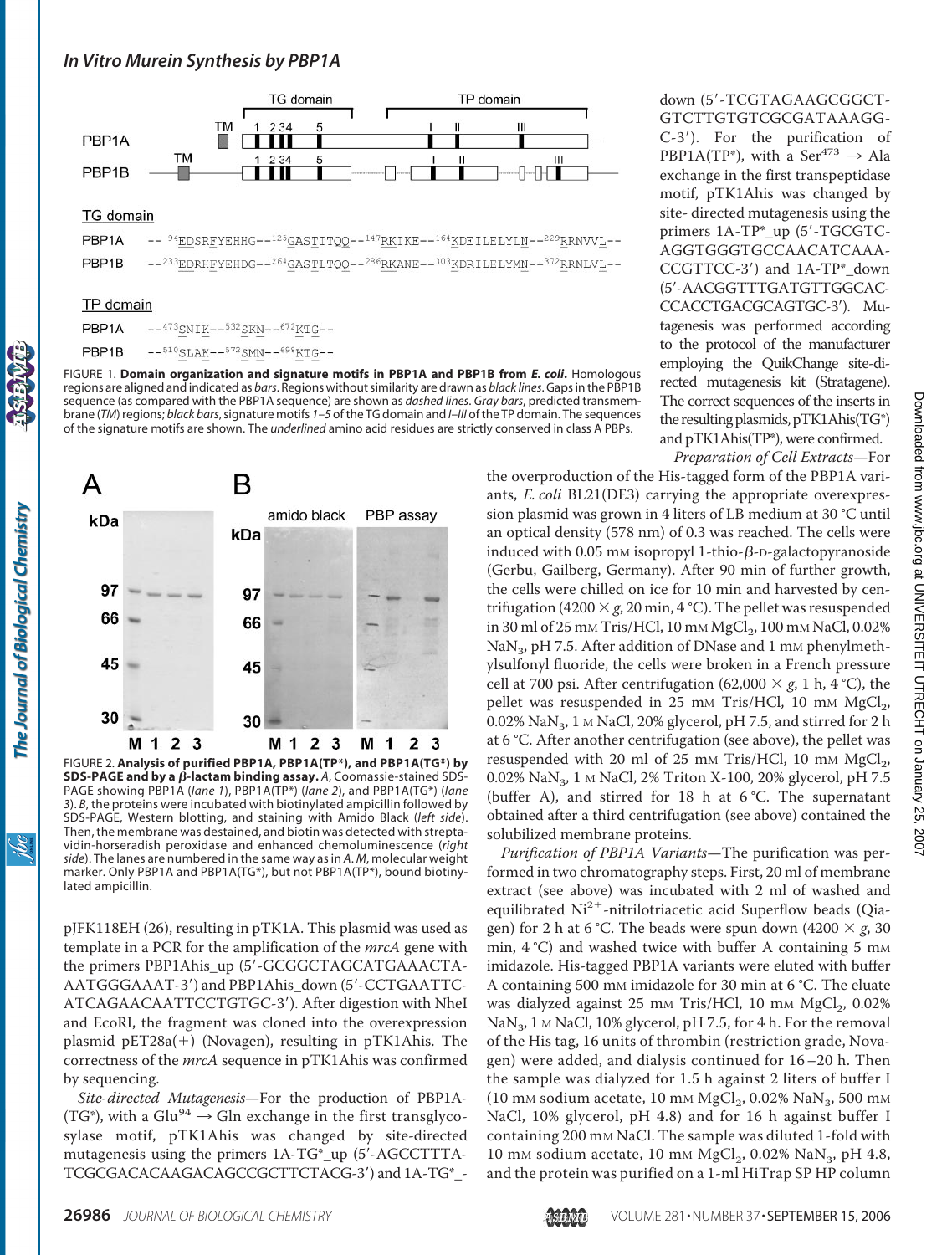

FIGURE 3. **Reaction of PBP1A variants with lipid II.** The reaction mixture contained radioactively labeled lipid II (24  $\mu$ m) and either no enzyme (*I*) or PBP1A (0.8  $\mu$ m) (*II*), PBP1A (0.8  $\mu$ m) and 50  $\mu$ g/ml penicillin G (*III*), PBP1A(TG\*) (0.5  $\mu$ M) with inactive transglycosylase domain (*IV*), or PBP1A(TP\*) (0.5  $\mu$ M) with inactive transpeptidase domain (*V*). The reaction products were boiled, digested with cellosyl, reduced with NaBH<sub>4</sub>, and separated by HPLC with detection of radioactivity. Native PBP1A oligomerized lipid II to glycan strands and formed peptide cross-links (product *peaks 2* and *3*; see Fig. 4 for structures). The cross-linked product was not formed upon inactivation of PBP1A with penicillin G or with PBP1A(TP\*). PBP1A(TG\*) was inactive.

(GE Healthcare) in a 20-ml gradient from 100 mM NaCl and 0.2% Triton X-100 to 1 M NaCl and 0.2% Triton X-100. The PBP1A-containing fractions were dialyzed against 25 mm HEPES, 10 mm MgCl<sub>2</sub>, 0.02% NaN<sub>3</sub>, 200 mm NaCl, 10% glycerol, pH 7.5, and stored at  $-74$  °C. The recombinant PBP1A obtained after removal of the His tag has an N-terminal extension of six amino acids and has the following sequence, GSHMAS-PBP1A(M1-F858).

### *In Vitro Murein Synthesis by PBP1A*

*β-Lactam Binding (PBP Assay)—β-Lactam binding was* assayed with biotinylated ampicillin as described previously (27).

*Transglycosylation and Transpeptidation Reaction of PBP1A with Lipid II*—Lipid II (1.2 nmol, 11,000 dpm) was vacuum dried and dissolved in 5  $\mu$ l of methanol. The reaction was performed in a total volume of 50  $\mu$ l in 25 mm Tris/HCl, 10 mm MgCl<sub>2</sub>, 100 mm NaCl, 0.05% Triton X-100, pH 7.5 (buffer B), with  $0.5-0.8$   $\mu$ M PBP1A variant. In different experiments, the precursor UDP-MurNAc-tripeptide, UDP-MurNAc-tetrapeptide, or UDP-MurNAc-pentapeptide was added 1 mM. In one experiment, the transpeptidation domain of PBP1A was blocked with 50  $\mu$ g/ml penicillin G. The reaction was performed for 1 h at 30 °C. The pH of the samples was adjusted to 4.8 prior to boiling for 5 min followed by a digestion with 50  $\mu$ g/ml cellosyl for 1 h at 37 °C and boiling for 5 min.

Time Course Experiments—In a total volume of 325  $\mu$ l in buffer B, lipid II (24  $\mu$ m) and PBP1A (0.8  $\mu$ m) were incubated at 30 °C. At different time points  $(0, 5, 10, 15, 30, \text{ and } 60 \text{ min})$ , 50  $\mu$ l-aliquots were taken and boiled for 5 min. The samples were chilled on ice, and cellosyl digestion was done as described above.

In a second experiment, glycan strands with monomeric peptide side chains were preformed with PBP1A(TP\*) in a total volume of 425  $\mu$ l for 1 h. The sample was boiled for 10 min, and PBP1A (0.8  $\mu$ M) was added followed by an incubation for 10 min on ice. After the addition of lipid II (24  $\mu$ m), the time course experiment was performed as described above.

*Attachment of Newly Synthesized Material to Sacculi*— PBP1A (0.8  $\mu$ M) was preincubated for 10 min on ice with 0.5 mg/ml murein sacculi (isolated from MC1061) in buffer B. Lipid II (4.8  $\mu$ M) was added, and the reaction proceeded in a final volume of 100  $\mu$ l for 1 h at 30 °C. The sacculi were sedimented by centrifugation (14,000  $\times$  *g*, 10 min), and the pellet was washed twice with 200  $\mu$ l of buffer A containing 0.2% Triton X-100. The pellet samples were digested for 18 h at 37 °C with  $35 \mu g/ml$  cellosyl. The radioactivity of each sample (digested pellet, two wash fractions, and supernatant) was determined by scintillation counting.

For HPLC analysis, the reaction was performed in a final volume of 200  $\mu$ l. PBP1A (0.8  $\mu$ м) was incubated for 10 min on ice with or without 1 mg/ml sacculi (from MC1061). Lipid II (12  $\mu$ м) was added, and the reaction was performed for 1 h at 30 °C. After sedimentation (14,000  $\times$  *g*, 10 min), the pellets were washed twice with 200  $\mu$ l of buffer A containing  $0.2\%$  Triton X-100 and resuspended in 200  $\mu$ l of 20 mm sodium phosphate, pH 4.8. The pH of the supernatant and of the washes was adjusted to 4.8, and the samples were digested with 17.5  $\mu$ g/ml cellosyl for 18 h at 37 °C. Samples were boiled for 5 min.

*Analysis of the Reaction Products*—Prior to HPLC analysis, the samples were reduced with  $N$ aBH<sub>4</sub> as described (28). The reaction products were separated by HPLC according to a published method (25, 28), using a radioactivity flow-through detector (Canberra). The separated muropeptides were identified by their retention times with the help of muropeptide standards (19, 28). Compound 1 (Fig. 4*C*) could be dephosphorylated to compound 2 either by extended boiling or by treatment with an acidic phosphatase followed by reduction with  $N$ aBH<sub>4</sub> (19).

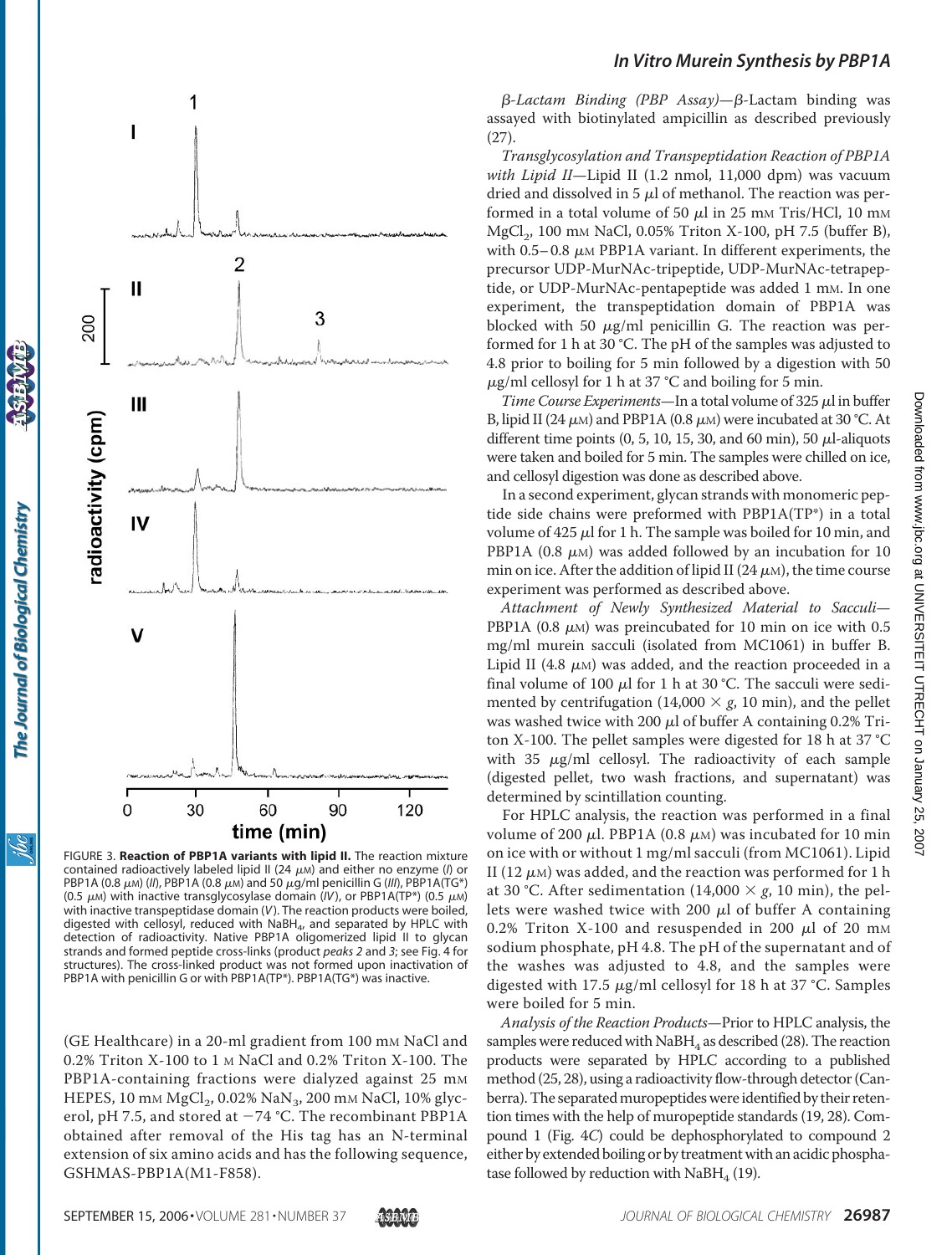# *In Vitro Murein Synthesis by PBP1A*



FIGURE 4. **Specificity of the transpeptidation reaction catalyzed by PBP1A.** PBP1A (0.8  $\mu$ m) was incubated with lipid II (24  $\mu$ m) in the absence or in the presence of different soluble murein precursors (1 mm) followed by cellosyl digestion, boiling for 10 min, and reduction with NaBH<sub>4</sub>. The reaction products were analyzed by HPLC. *A*, chromatograms obtained from the sample with PBP1A and lipid II alone (*I*); PBP1A, lipid II, and UDP-MurNActripeptide (*II*); PBP1A, lipid II, and UDP-MurNAc-tetrapeptide (*III*); and PBP1A, lipid II, and UDP-MurNAc-pentapeptide (*IV*). The different peaks are numbered. *B*, quantification of the reaction products (average of three independent experiments). *Numbers I*–*IV* correspond to the chromatograms *I-IV* in *A*. *Light gray bars*, peak 1; *dark gray bars*, peak 2; and *white bars*, peak 3. The *black bars* represent the percentage of compounds 5, 6, and 7. *C*, proposed structures of the muropeptides 1– 6. *G*, GlcNAc; *M(r)*, reduced MurNAc; and *P*, phosphate. Note that compounds 1 and 2 are monomeric, and compounds 3-6 are dimeric muropeptides. PBP1A was able to transfer the disaccharide tetrapeptide to tri-, tetra-, or pentapeptide structures yielding tetratri-, tetratetra-, or tetrapenta products.

#### **RESULTS**

The Journal of Biological Chemistry

ibc

PBP1A belongs to the class A PBPs and is anchored to the cytoplasmic membrane via a (predicted) transmembrane helix (amino acids 14–34). Most of the enzyme (amino acids 35– 858) is located in the periplasm, where it contains a transglycosylase and a transpeptidase domain. The modular domain organization of PBP1A is similar to that of PBP1B (Fig. 1). The five typical signature motifs in the transglycosylase domain and the three signature motifs in the transpeptidase domain were present in both enzymes. In PBP1B, Glu<sup>233</sup> and Ser<sup>510</sup> are essential for transglycosylation and transpeptidation activity, respectively (16). The corresponding residues in PBP1A are Glu<sup>94</sup> and Ser<sup>473</sup> (Fig. 1).

To study the enzymatic reactions of PBP1A, we cloned pET28a(-)-based expression plasmids for the purification of PBP1A and of two variants with single amino acid exchanges, PBP1A(TG\*) with a Glu<sup>94</sup>  $\rightarrow$  Gln exchange and PBP1A(TP\*) with a Ser $473 \rightarrow$  Ala exchange. Purification involved the preparation of membrane fraction,  $\mathrm{Ni^{2+}}$ -nitrilotriacetic acid affinity chromatography, cleavage of the N-terminal oligo-histidine tag by thrombin, and cation exchange chromatography. Fig. 2 shows the purified proteins and a  $\beta$ -lactam binding assay. As expected, PBP1A and PBP1A(TG\*), but not PBP1A(TP\*), bound biotinylated ampicillin.

The activities of the PBP1A variants were studied with radioactive lipid II substrate employing a recently developed *in vitro*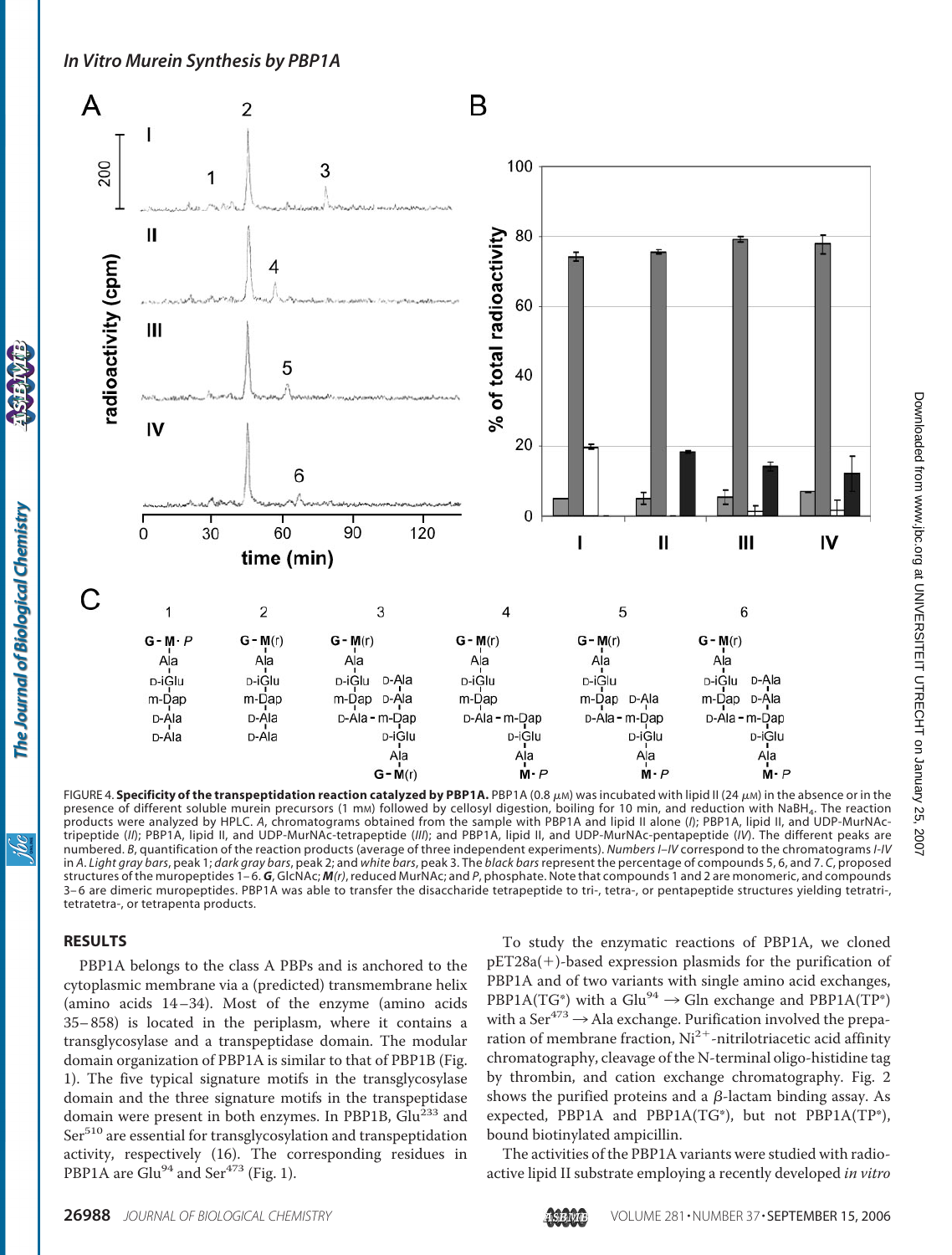

FIGURE 5. **Time course of the PBP1A-catalyzed transglycosylation and transpeptidation reactions.** *A*, radioactively labeled lipid II (24  $\mu$ m) was incubated with PBP1A (0.8  $\mu$ m) in a total volume of 325  $\mu$ l at 30 °C. At different time points, 50  $\mu$ l of aliquots were withdrawn, boiled for 5 min, digested with cellosyl, reduced by NaBH4, and analyzed by HPLC.*Open squares*, compound 1 (Fig. 4*C*), substrate plus chain ends; *closed diamonds*, compound 2 (Fig. 4*C*), transglycosylation product; *closed triangles*, compound 3 (Fig. 4*C*), dimeric transglycosylation-transpeptidation product. Initially, only transglycosylation product was detected. The transpeptidation product appeared after 15 min of reaction time. *B*, the mixture contained transglycosylation product (preformed by PBP1A(TP\*) and lipid II), radioactively labeled lipid II, and PBP1A. Sampling and sample processing occurred as described in *A*. *Symbols*, as defined in *A*. In the presence of murein glycan strands, the transpeptidation reaction started immediately.



FIGURE 6. **Attachment of newly synthesized murein to sacculi by PBP1A.** PBP1A (0.8  $\mu$ M) was incubated with radioactive lipid II (4.8  $\mu$ M) in the presence of nonlabeled murein sacculi (0.5 mg/ml). The sacculi were sedimented by centrifugation and washed twice. The radioactivity in the supernatant and washes (*gray bars*) and in the murein sacculi (*black bars*) was determined by scintillation counting. The values were obtained in three independent experiments. Control samples: *A*, only lipid II and sacculi; *B*, only PBP1A and lipid II. *C*, sample with PBP1A, lipid II, and sacculi; *D*, PBP1A(TP\*), lipid II, and sacculi; *E*, PBP1A(TG\*), lipid II, and sacculi; *F*, PBP1A blocked with penicillin G, lipid II, and sacculi. PBP1A attached a fraction of the newly synthesized murein to sacculi.

murein synthesis assay (Fig. 3; see Ref. 19 for a scheme). Briefly, boiling of lipid II yielded the phosphorylated disaccharide pentapeptide (Fig. 4*C*, compound 1). Because of partial dephosphorylation during the boiling and reduction steps, a small fraction (0–15%) of nonphosphorylated disaccharide pentapeptide was formed. Upon reaction with a transglycosylase, glycan strands were produced. Digestion with cellosyl and boiling yielded

# *In Vitro Murein Synthesis by PBP1A*

nonphosphorylated disaccharide pentapeptide (Fig. 4*C*, compound 2) and phosphorylated disaccharide pentapeptide, the latter originating from glycan chain ends and nonreacted lipid II. If a transpeptidase is present, the procedure also yields a dimeric (cross-linked) muropeptide, the bisdisaccharide tetrapentapeptide (Fig. 4*C*, compound 3). PBP1A oligomerized glycan strands with an average length of 19.6 disaccharide units and formed peptide cross-links (Fig. 3). In different experiments, between 18 and 26% of the peptides became part of crosslinks. PBP1A(TP\*) produced glycan strands with an average of 10.4 disaccharide units and completely lacked peptide cross-linking activity, as did PBP1A that was blocked with penicillin G. PBP1A(TG\*) did not produce glycan strands and did not form peptide cross-links.

The specificity of the transpeptidation reaction was studied by adding to the reaction of PBP1A with lipid II a 42-fold molar excess (over lipid II) of artificial substrates, the murein precursors UDP-MurNAc-tripeptide, UDP-MurNAc-tetrapeptide, or UDP-MurNAc-pentapeptide (Fig. 4). Addition of the UDP compounds almost completely prevented crosslinking reactions between the two lipid II molecules, as demonstrated by the small fraction of the normal bisdisaccharide tetrapentapeptide (Fig. 4, compound 3). PBP1A could use tri-, tetra-, and pentapeptide substrates as acceptors in transpeptidation reactions, leading to the formation of "mixed" transpeptidation products (Fig. 4*C*, compounds 4, 5, and 6). As expected, the formation of the mixed compound 4 (Fig. 4*C*) could be completely prevented by the preincubation of PBP1A with penicillin G, and compound 4 was not formed from lipid II and UDP-MurNAc-tripeptide by PBP1A(TP\*) (data not shown).

Subsequently, we studied the time course of the reaction of PBP1A with lipid II. Strikingly, only transglycosylation (but not transpeptidation) occurred within the first 15 min of the reaction under consumption of  $\sim$ 25% of the available lipid II (Fig. 5*A*) and with a rate of lipid II consumption of  $\sim$ 0.75 mol/(mol PBP1A  $\cdot$  min). Between 15 and 60 min, transglycosylation and transpeptidation reactions proceeded until almost all lipid II was consumed. Peptide cross-links were formed at a rate of  $\sim$  0.06 mol/(mol PBP1A  $\cdot$  min). The absence of initial transpeptidation activity indicates that PBP1A requires the presence of oligomerized glycan strands carrying monomeric peptides for cross-linking activity. Therefore, the time course experiment was repeated but this time in the presence of oligomerized glycan strands that had been preformed from lipid II by PBP1A(TP\*). Indeed, if glycan strands with monomeric peptides were present, the transpeptidation reaction started imme-

ibc

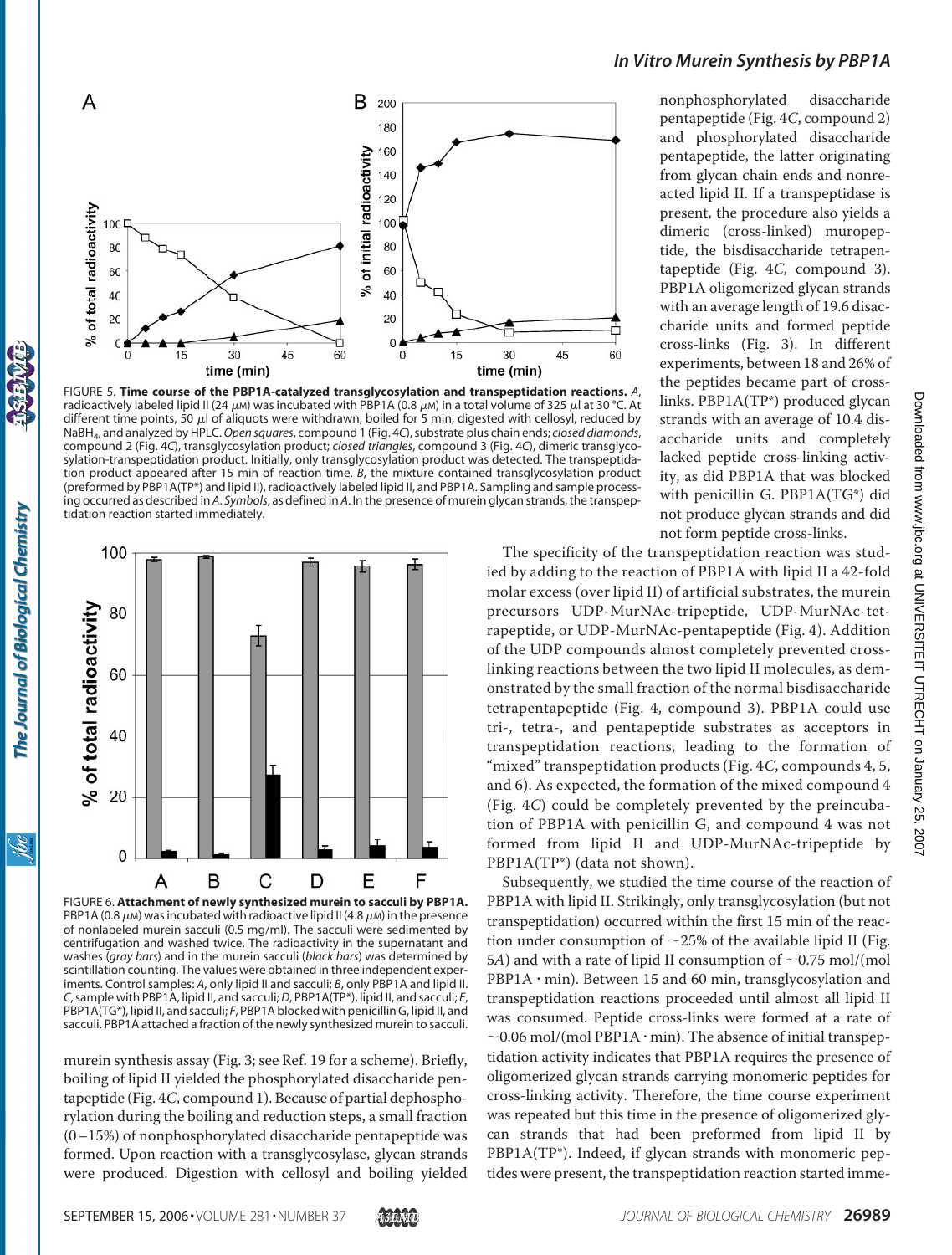

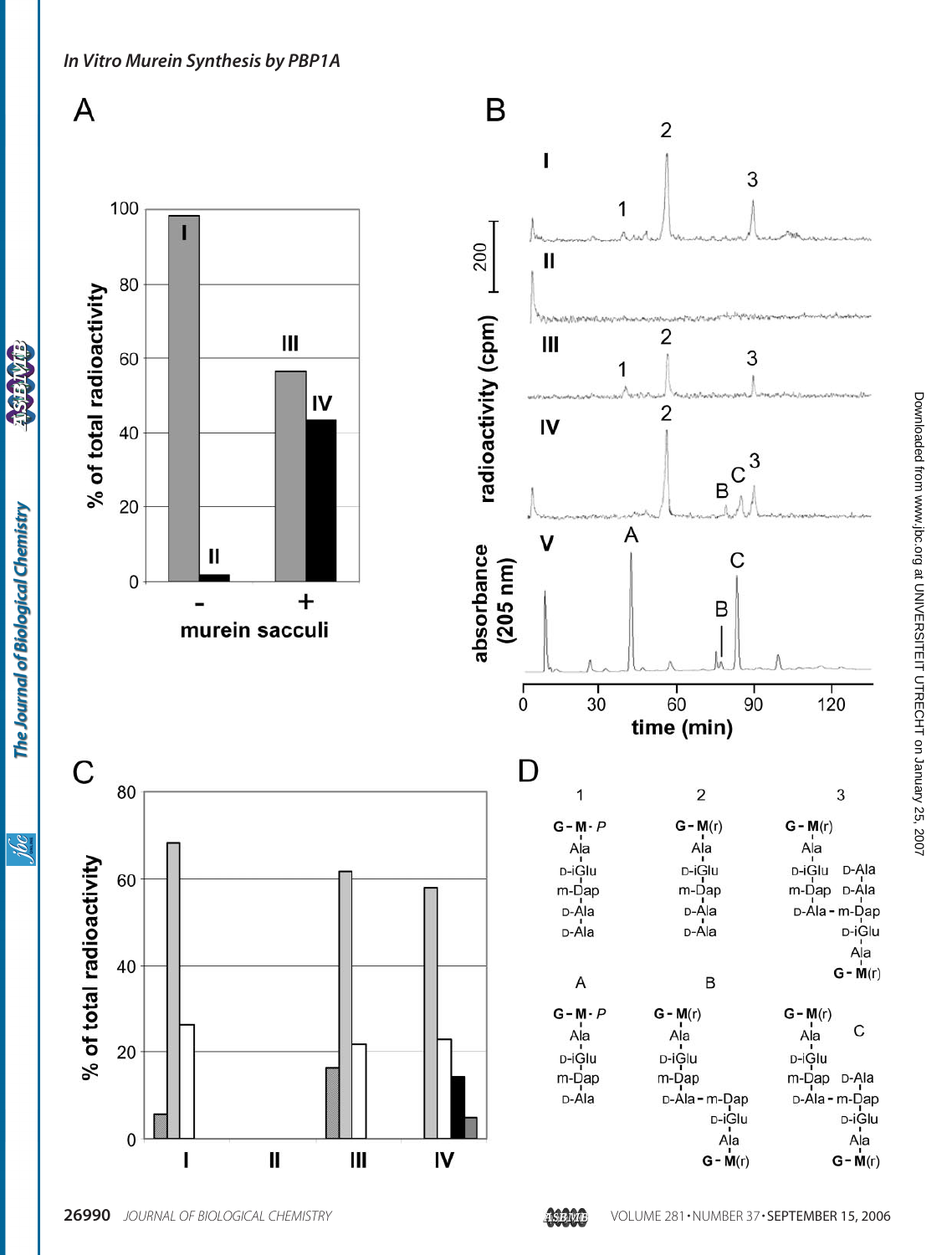diately, with cross-links being formed with a rate of  $\sim$  0.06 mol/  $(mod PBP1A \cdot min)$  (Fig. 5*B*).

The time course experiments indicated that polymeric murein and not lipid II precursor could be the preferred acceptor for the PBP1A-catalyzed cross-linking reactions. Therefore, we tested in a pull-down experiment whether PBP1A was able to attach newly synthesized murein to isolated sacculi (Fig. 6). In the absence of murein sacculi, the reaction product of PBP1A and lipid II was not sedimented by centrifugation (Fig. 6, sample *B*). In the presence of sacculi,  $\sim$ 25% of the total radioactivity sedimented together with the sacculi (Fig. 6, sample *C*), indicating that a fraction of the newly synthesized murein had been covalently attached to the sacculi. No attachment to sacculi occurred with PBP1A(TG\*) or with PBP1A(TP\*) (Fig. 6, samples *D* and *E*). The PBP1A-catalyzed attachment of new material to sacculi could be blocked with penicillin G (Fig. 6, sample *F*), suggesting that the attachment occurred via transpeptidation reactions.

To determine the structure(s) of the attachment site(s), the reaction products were sedimented by centrifugation, and the supernatant, as well as the sedimented murein sacculi, was digested with cellosyl followed by reduction and HPLC analysis (Fig. 7). The reaction of PBP1A and lipid II was performed in the presence and absence of murein sacculi. In the absence of murein sacculi (Fig. 7*A*, *left two bars*), 98.1% of the radioactivity was present in the supernatant, and the produced murein had an average glycan strand length of 18.2 disaccharide units, with 26.4% of the peptides being part of cross-links. In the presence of murein sacculi (Fig. 7A, *right two bars*),  $\sim$ 44% of the total radioactivity was sedimented together with the sacculi, and  $\sim$  56% of the total radioactivity was present in the supernatant. HPLC analysis revealed a different muropeptide composition in the supernatant and in the pellet (Fig. 7*B*); the quantification of the respective compounds is depicted in *C*. The supernatant (Fig. 7*B*, chromatogram *III*) contained a similar muropeptide profile as the sample without murein sacculi (chromatogram *I*), except that the average glycan strand length was decreased to 6.1 disaccharide units. In the pellet, the average glycan strand length was  $>40$  disaccharide units, and it contained additional radioactive cross-linked compounds (Fig. 7*B*, chromatogram *IV*), the bisdisaccharide tetratripeptide and the bisdisaccharide tetratetrapeptide. These compounds could only be produced by cross-linking reactions between new pentapeptides (from radioactive lipid II) as donors and monomeric tri- and tetrapeptides in the sacculi as acceptors. Thus, the attachment of new material to sacculi by PBP1A occurred by transpeptidation reactions with monomeric (and not with cross-linked dimeric or trimeric) acceptors.

#### **DISCUSSION**

PBP1A formed *in vitro* a cross-linked, oligomeric murein from lipid II precursor. As predicted from sequence comparison (Fig. 1), the Glu<sup>94</sup> and Ser<sup>473</sup> residues are essential for the catalytic activities. Although the PBP1A(TP\*) variant with inactive transpeptidase domain could still catalyze transglycosylation reactions, a PBP1A(TG\*) variant with inactive transglycosylase domain lacked both transglycosylase and transpeptidase activities. Similar observations have been made with inactive variants of PBP1B from *E. coli* (16). Transpeptidation by PBP1A(TG\*) occurred neither in the presence of an oligomeric reaction product produced by PBP1A(TP\*) nor in a reaction mixture containing PBP1A(TG\*), PBP1A(TP\*), and lipid II (data not shown). Therefore, it is possible that the transpeptidase domain of PBP1A is activated by ongoing transglycosylation reactions and that the cross-linking occurs preferentially with pentapeptide donors in the glycan strands produced by the transglycosylase domain.

The time course experiments of the reaction of PBP1A with lipid II revealed that the cross-linking reaction was delayed and started only after glycan strands with monomeric pentapeptides had been produced by transglycosylation. If such material was added initially to PBP1A and lipid II, formation of crosslinks started immediately and proceeded until 21% of the newly added peptides became part of cross-links. On the other hand, only 2% of the peptides became part of cross-links if oligomerized glycan strands were incubated with PBP1A alone (without lipid II) for 60 min (not shown). Apparently, transpeptidation requires ongoing transglycosylation (see above) and, in addition, the presence of oligomerized glycan strands carrying monomeric peptides. Either binding of the enzyme to this oligomeric material activates the transpeptidase function or the oligomeric material is a substrate for the transpeptidation reaction (or both possibilities). We have obtained evidence that monomeric peptides in high molecular weight murein function as acceptors in PBP1A-catalyzed cross-linking reactions. First, a fraction of newly synthesized murein was covalently attached to murein sacculi, and this attachment was inhibited by penicillin G, an inhibitor of the transpeptidation reaction (Fig. 6). Second, we identified dimeric muropeptides with tetratripeptide and tetratetrapeptide cross-links as products, proving that cross-linking reactions had occurred between pentapeptides (from lipid II and/or newly synthesized glycan strands) as donors and tri- and tetrapeptides in the sacculi as acceptors (Fig. 7). The observed cross-linking reactions of PBP1A, with acceptor peptides in nascent murein or in murein sacculi, are depicted schematically in Fig. 8. Interestingly, the formation of

The Journal of Biological Chemistry

FIGURE 7. **Attachment of newly synthesized murein to sacculi by PBP1A-catalyzed transpeptidation reactions. PBP1A (0.8 µM) reacted with radioactive** lipid II (12 μм) in the absence and presence of nonlabeled murein sacculi (1 mg/ml). The samples were centrifuged, and the supernatant and pellet were treated with cellosyl. *A*, an aliquot of the samples was taken to quantify the radioactivity in the supernatants (*gray bars*) and pellets (*black bars*). *B*, the samples were reduced by NaBH4 and analyzed by HPLC using a radioactivity detector. Chromatograms*I*–*IV* correspond to the samples*I*–*IV* in *A*. Chromatogram *V* shows the UV profile of a digestion of sacculi with cellosyl. Note that sacculi contained only minor amounts of pentapeptide compounds. *C*, quantification of the radioactive peaks in chromatograms *I*–*IV*. *Dashed bar*, peak 1; *light gray bar*, peak 2; *white bar*, peak 3; *black bar*, peak C; *dark gray bar*, peak B. *D*, proposed structures of *peaks 1*, *2*, *3*, *A*, *B*, and *C. G*, GlcNAc; *M(r)*, reduced MurNAc; *P*, phosphate. In the absence of sacculi, the radioactive transglycosylase and transpeptidase products were present only in the supernatant. In the presence of sacculi, 44% of the newly synthesized murein was present in the pellet. Attachment of newly synthesized murein to sacculi occurred via cross-linking (transpeptidation) reactions to tri- and tetrapeptides in the sacculi, yielding the radioactive compounds *B* and *C* (chromatogram *IV*).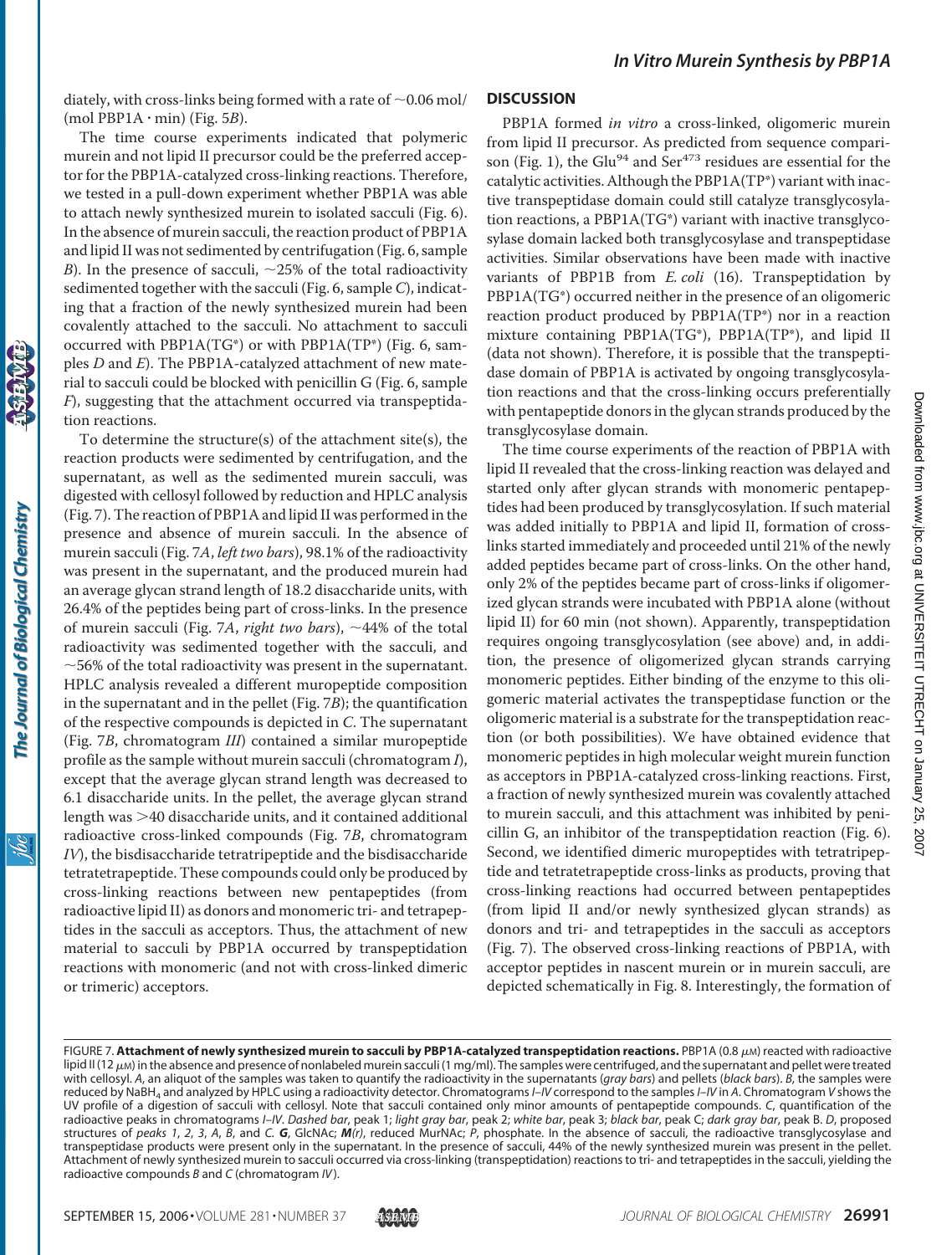# *In Vitro Murein Synthesis by PBP1A*



FIGURE 8. **Schemes for TG and TP reactions catalyzed by PBP1A.** PBP1A polymerizes lipid II by transglycosylation and simultaneously attaches the growing glycan strand by transpeptidation to monomeric peptides, present either in another newly synthesized glycan strand (*A*) or in a murein sacculus (*B*). The leaving groups (undecaprenyl pyrophosphate and D-alanine) are encircled by a *dashed line*. The cross-linking reaction with two pentapeptides (*A*) yields a tetrapentapeptide product, whereas the cross-linking reaction between a pentapeptide (donor) and a tri- or tetrapeptide acceptor yields a tetratri- or tetratetrapeptide cross-link. Free amino groups at meso-diaminopimelic acid residues that represent possible acceptor sites for transpeptidation reactions are indicated (*NH2*). Glycan strands are shown as *rods* with *gray* (MurNAc) and *white* (GlcNAc) parts. *Straight arrow*, peptide; *black circle*, phosphate group; *zigzag line*, undecaprenyl residue.

cross-links between nascent murein and sacculi did not take place at the expense of the formation of crosslinks between new (pentapeptide) donors and acceptors; in the presence of sacculi,  $\sim$ 23% of the peptides became part of tetrapentapeptide cross-links (in the attached material), which was only slightly less than in the murein produced in the absence of sacculi  $(\sim 26\%)$  (Fig. 7). In this experiment, a total of  $\sim$ 30% of the pentapeptides (originating from lipid II) had participated as donors in transpeptidation reactions, of which 11.5% reacted with pentapeptides (in lipid II) and 19% with tri- and tetrapeptides (in sacculi) as acceptors.

PBP1A and PBP1B are similar in their *in vitro* activities in that both can use artificial tri-, tetra-, and pentapeptides (in UDP-linked precursors) as acceptors for transpeptidation reactions (19). Such reactions have been observed before in ether-permeabilized cells (29, 30). On the other hand, PBP1A and PBP1B are different with respect to several properties. (i) The transglycosylation and transpeptidation rates were significantly higher for PBP1B. (ii) Under optimum condition, PBP1B produced a murein with almost 50% of the peptides being present in cross-links. With PBP1A, we observed a maximum of 26% of the peptides becoming part of cross-links. (iii) PBP1B produced a trimeric compound by cross-linkage of a pentapeptide donor and a tetrapentapeptide acceptor. A previous study reported the production of a trimeric cross-linked product by PBP1A (21).We have observed in some experiments the formation of a putative trimeric product only in small quantities (Fig. 7*B*, chromatogram *I*, see peak at 100 min). It is possible that the differences in the enzyme preparation methods and, hence, in the purities of the enzyme account for this discrepancy. (iv) Although both PBP1A and PBP1B required the presence of Triton X-100 for solubilization, the activities of PBP1A, but not of PBP1B, significantly decreased if the concen-

The Journal of Biological Chemistry